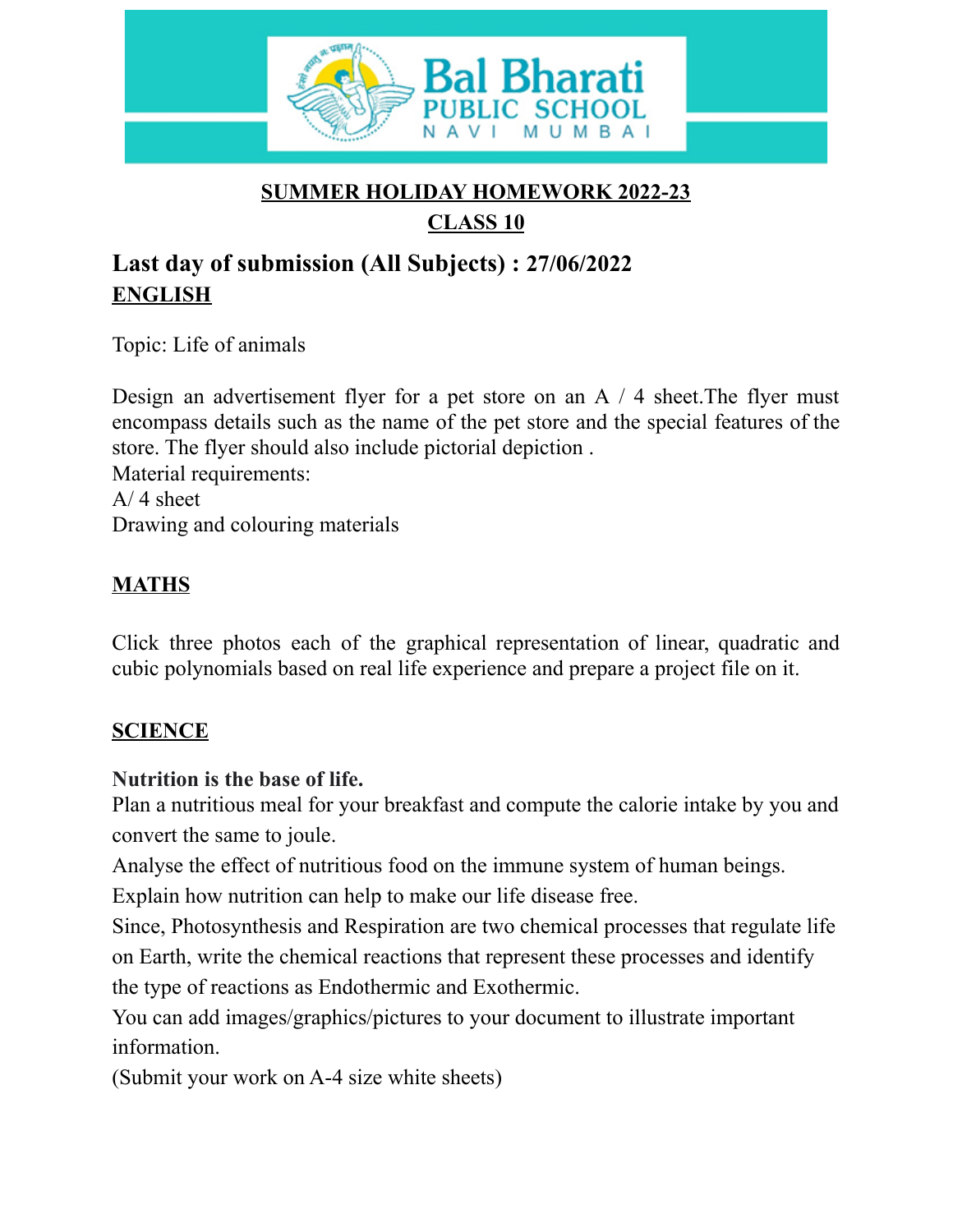

## **SUMMER HOLIDAY HOMEWORK 2022-23 CLASS 10**

## **SOCIAL SCIENCE**

Topic: Right to Safety: Consumer Right

Life is precious. Sometimes certain products or services pose danger to human life. Thus, there is a need to protect people and inform them about their rights as a consumer.

Make a project on the Consumer Right - Right to Safety, adhering to the following instructions:

- Hand written project, not more than 8 pages.
- Content should cover the meaning of the term consumer rights, need for consumer protection, various consumer protection acts, right to safety as right to life, case study, conclusion.
- Following pages should be added: cover page (a template with a slogan on the given topic, school name and logo, students name, class, roll no.) content page, acknowledgement, bibliography.
- To be uploaded in Google classroom as well.

#### **HINDI**

मानव जीवन को मार्गदर्शन देने वाले कबीर के दोहों का संकलन करते हुए एक सचित्र प्रकल्प कार्य तैयार कीजिए | (लगभग 20 दोहे )

 $(\nabla/4 \pi \vec{s})$  शीट)